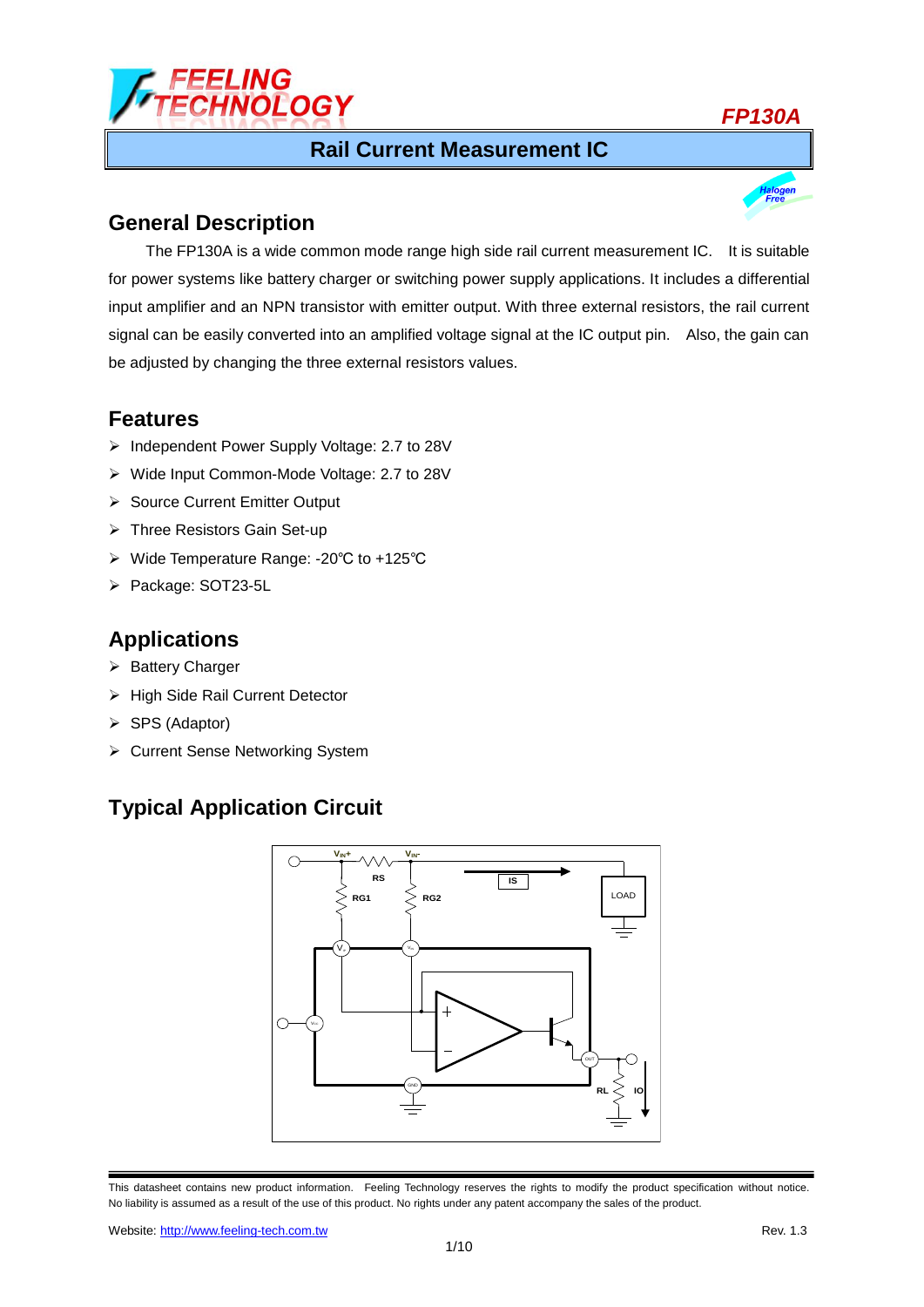

*FP130A*

# **Function Block Diagram**



# **Pin Descriptions**





| <b>Name</b>     |   | No. $  /0$ | <b>Description</b>                 |  |  |
|-----------------|---|------------|------------------------------------|--|--|
| OUT             | 1 | O          | <b>Current Detect Output</b>       |  |  |
| GND             | 2 | P          | <b>IC Ground</b>                   |  |  |
| V <sub>IP</sub> | 3 |            | Positive Input of Differential OPA |  |  |
| Vın             | 4 |            | Negative Input of Differential OPA |  |  |
| Vcc             | 5 |            | <b>IC Power Supply</b>             |  |  |

This datasheet contains new product information. Feeling Technology reserves the rights to modify the product specification without notice. No liability is assumed as a result of the use of this product. No rights under any patent accompany the sales of the product.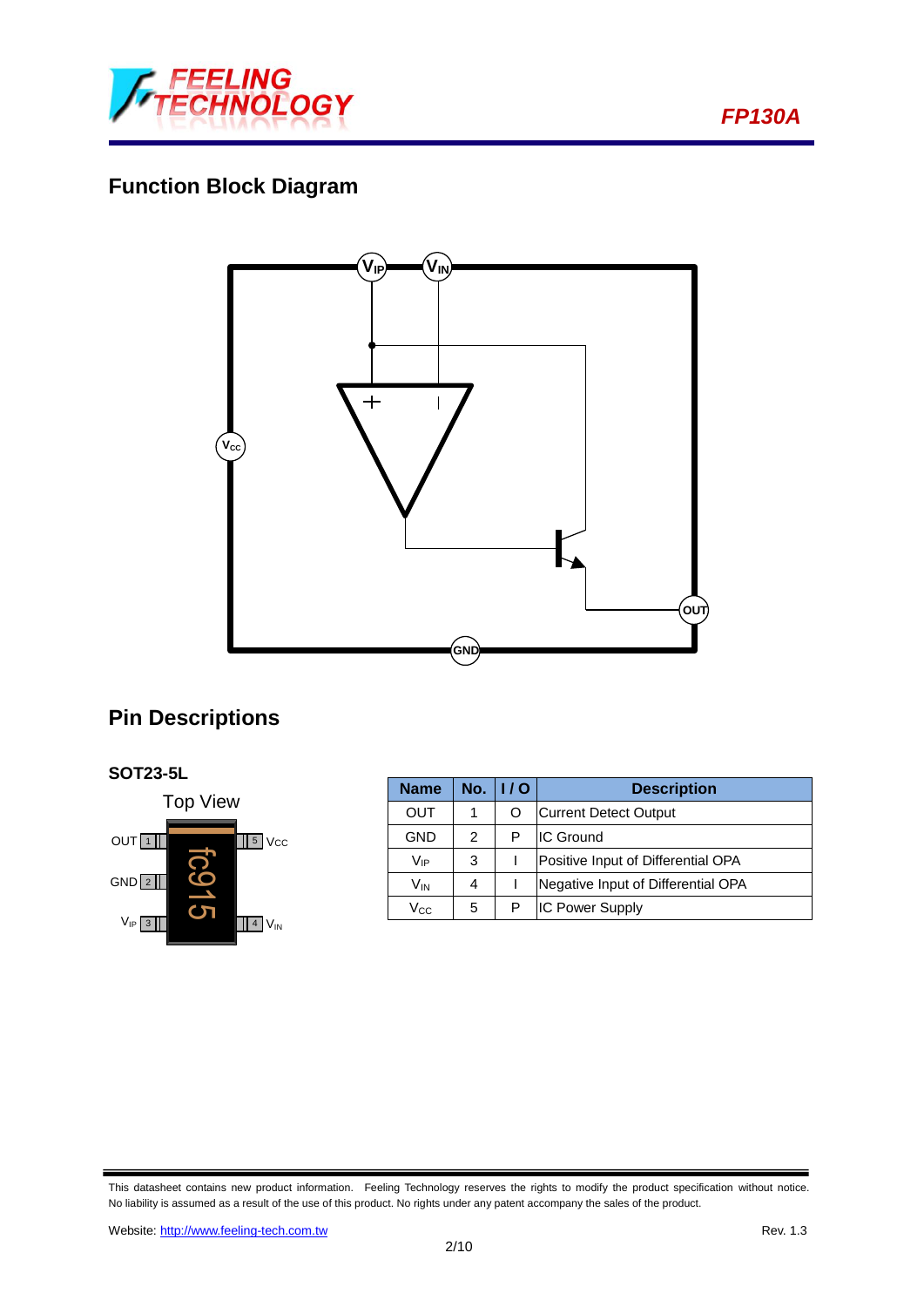



# **IC Date Code Identification**

**SOT23-5L**



**Lot Number**: Wafer lot number's last two digits

For Example:  $132369TB \rightarrow 86$ 

Year: Production year's last digit

**Internal ID:** Internal Identification Code

Part Number Code: Part number identification code for this product. It should be always "f".

This datasheet contains new product information. Feeling Technology reserves the rights to modify the product specification without notice. No liability is assumed as a result of the use of this product. No rights under any patent accompany the sales of the product.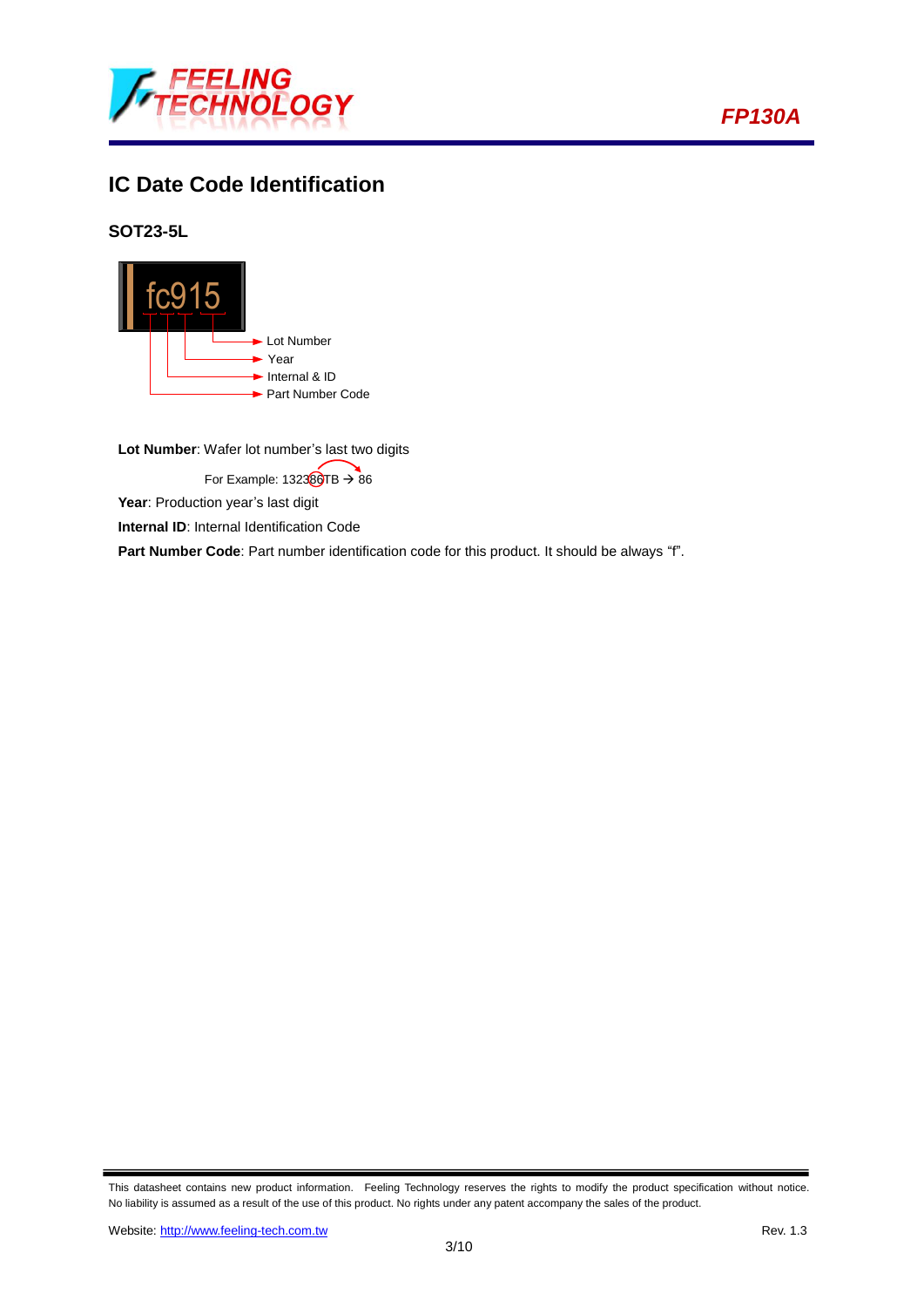

# **Ordering Information**

| <b>Part Number</b> | <b>Operating Temperature</b>        | <b>Package</b> | <b>MOQ</b> | <b>Description</b> |
|--------------------|-------------------------------------|----------------|------------|--------------------|
| IFP130AKR-LF       | $-20^{\circ}$ C ~ +125 $^{\circ}$ C | SOT23-5L       | 2500EA     | Tape & Reel        |

### **Absolute Maximum Ratings**

| <b>Parameter</b>                                  | <b>Symbol</b>     | <b>Conditions</b>   | Min.   | Typ. | Max.   | <b>Unit</b>     |
|---------------------------------------------------|-------------------|---------------------|--------|------|--------|-----------------|
| Supply Voltage                                    | $V_{cc}$          |                     | $-0.3$ |      | 28     | V               |
| Common Mode Inputs Voltage                        | $V_i$             |                     | $-0.3$ |      | 28     | V               |
| Differential Inputs Voltage ( $V_{IP} - V_{IN}$ ) |                   |                     | -30    |      | 1.5    | V               |
| <b>OUT Voltage</b>                                |                   |                     | $-0.3$ |      | 28     | V               |
| <b>Operating Temperature</b>                      |                   |                     | $-20$  |      | $+125$ | $^{\circ}$ C    |
| Storage Temperature                               |                   |                     | $-55$  |      | $+150$ | $^{\circ}$ C    |
| <b>Junction Temperature</b>                       | $T_J$             |                     |        |      | $+150$ | $^{\circ}$ C    |
| Allowable Power Dissipation                       |                   | $T_A = 25^{\circ}C$ |        |      | 220    | mW              |
| Junction to Ambient Thermal Resistance            | $\theta$ JA       |                     |        |      | $+250$ | $\degree$ C / W |
| Junction to Case Thermal Resistance               | $\theta_{\rm JC}$ |                     |        |      | $+150$ | °C/W            |
| SOT25 Lead Temperature (soldering, 10<br>sec)     |                   |                     |        |      | $+260$ | $^{\circ}$ C    |

# **IR Re-flow Soldering Curve**



This datasheet contains new product information. Feeling Technology reserves the rights to modify the product specification without notice. No liability is assumed as a result of the use of this product. No rights under any patent accompany the sales of the product.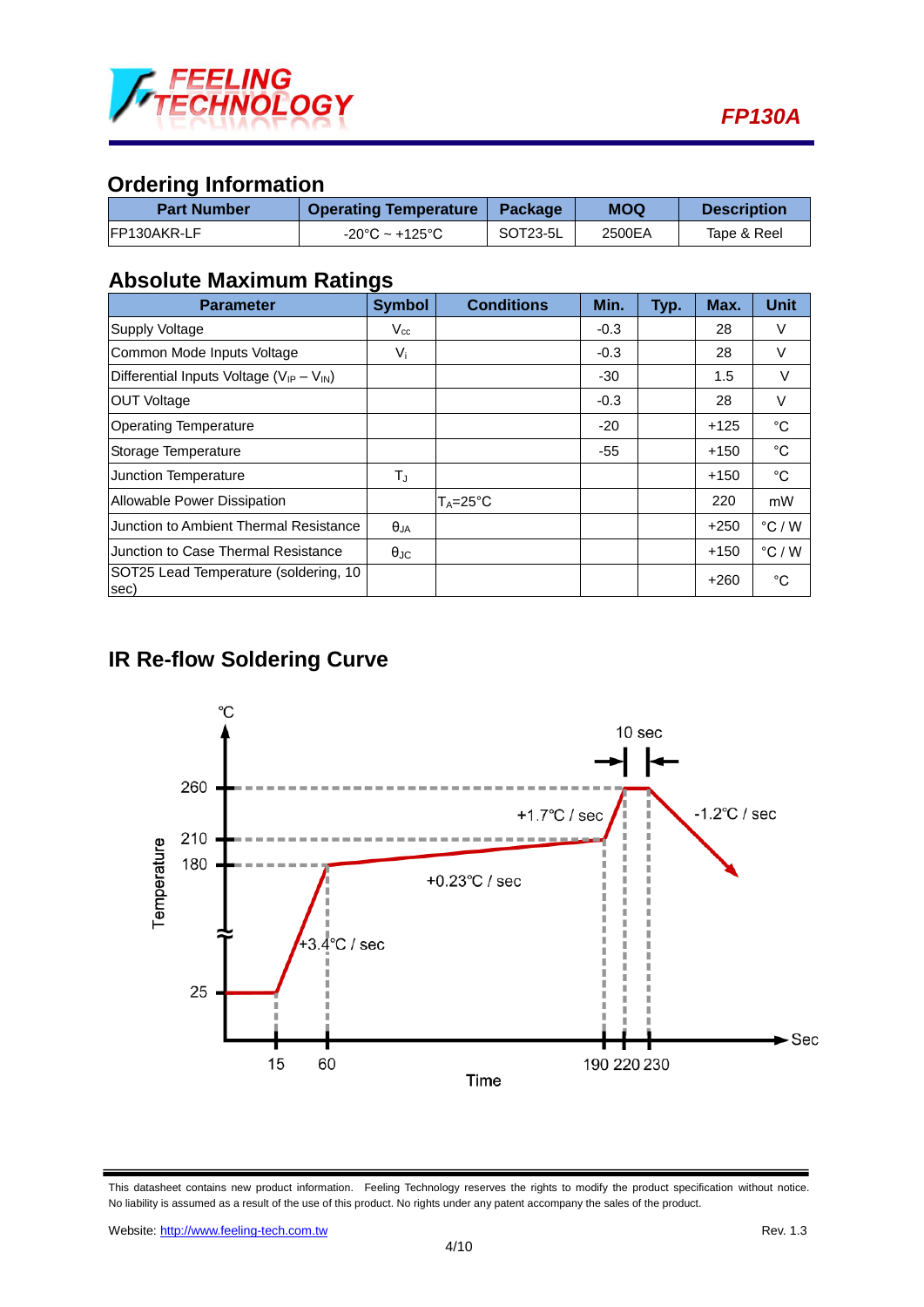

## **Recommended Operating Conditions**

| <b>Parameter</b>             | <b>Symbol</b> | <b>Conditions</b> | Min.                      | Typ. | Max.   | Unit   |
|------------------------------|---------------|-------------------|---------------------------|------|--------|--------|
| Supply Voltage               | V cc          |                   | $\sim$ $\sim$<br><u>.</u> |      | 28     |        |
| <b>Operating Temperature</b> |               |                   | $-20$                     |      | $+125$ | $\sim$ |

### **DC Electrical Characteristics**

(V<sub>CC</sub>=5V, V<sub>IN</sub><sup>+</sup>=12V, R<sub>OUT</sub>=125K $\Omega$ , T<sub>A</sub>=-20°C~125°C, unless otherwise noted)

| <b>Parameter</b>                        | <b>Symbol</b>           | <b>Conditions</b>                                                                          | Min.  | Typ.          | Max.  | <b>Unit</b> |
|-----------------------------------------|-------------------------|--------------------------------------------------------------------------------------------|-------|---------------|-------|-------------|
| Full Scale Sense Voltage                | <b>V</b> SENSE          | $V_{\text{SENSE}} = V_{\text{IN}}^+ - V_{\text{IN}}^-$                                     |       | 100           | 500   | mV          |
| Common-Mode Input Voltage               | $V_{CM}$                |                                                                                            | 2.7   |               | 28    | V           |
| Common-Mode Rejection                   | <b>CMRR</b>             | $V_{\text{IN}}^{\text{+}}$ =2.7V to 28V,<br>V <sub>SENSE</sub> =50mV                       | 100   | 120           |       | dB          |
| Input Offset Voltage vs temp            | VOFFSET(TA)             | T <sub>MIN</sub> to T <sub>MAX</sub>                                                       |       | 4             |       | µV / °C     |
| Input Offset Voltage vs V <sub>cc</sub> | VOFFSET(VCC)            | $V_{CC} = 2.7V$ to 28V,<br>V <sub>SENSE</sub> =50mV                                        |       | 2.5           | 10    | µV/V        |
| Input Bias Current                      | <b>BIAS</b>             | V <sub>IP</sub> ,V <sub>IN</sub>                                                           |       | 2             |       | μA          |
| Non-linearity Error                     | <b>NLE</b>              | V <sub>SENSE</sub> =10mV to 150mV                                                          |       |               | ±1    | %           |
| Output Voltage                          | <b>V</b> <sub>OUT</sub> | V <sub>SENSE</sub> =50mV,<br>$RG1 = RG2 = 1K\Omega$ , RL=25K $\Omega$                      | 1.225 |               | 1.275 | V           |
| <b>Total Output Error</b>               | <b>TOE</b>              | $V_{\rm SFNSF}$ =100mV                                                                     |       |               | ±2    | %           |
| Output Impedance                        | $R_{OUT}$               |                                                                                            |       | 1  5          |       | GQ  pF      |
| Voltage Swing to V <sub>CC</sub>        | V <sub>SCC</sub>        |                                                                                            |       | $V_{CC}$ -0.8 |       | V           |
| Voltage Swing to V <sub>CM</sub>        | <b>V<sub>SCM</sub></b>  |                                                                                            |       | $V_{CM}$ -0.5 |       | V           |
| <b>Bandwidth</b>                        | <b>BW</b>               | $R_{\text{OUT}} = 125 \text{K} \Omega$                                                     |       | 32            |       | kHz         |
| <b>Settling Time</b>                    | Ts                      | 5V Step, R <sub>OUT</sub> =125KΩ                                                           |       | 30            |       | $\mu$ S     |
| <b>Output Current</b>                   | $I_{\text{OUT}}$        | $V_{CC} = V_{IN}^+ = 20V$ , $V_{SENSE} = 1V$ ,<br>$RG1 = RG2 = 1K\Omega$ , RL=15K $\Omega$ | 350   |               |       | μA          |
| <b>Total Output-Current Noise</b>       | <b>INOISE</b>           | BW=100KHz                                                                                  |       | 3             |       | nA          |
| Operating Voltage Range                 | $V_{\rm CC}$            |                                                                                            | 2.7   |               | 28    | $\vee$      |
| Quiescent Current                       | $I_{\rm CC}$            | V <sub>SENSE</sub> =0, Vcc=28V                                                             |       | 400           |       | μA          |

This datasheet contains new product information. Feeling Technology reserves the rights to modify the product specification without notice. No liability is assumed as a result of the use of this product. No rights under any patent accompany the sales of the product.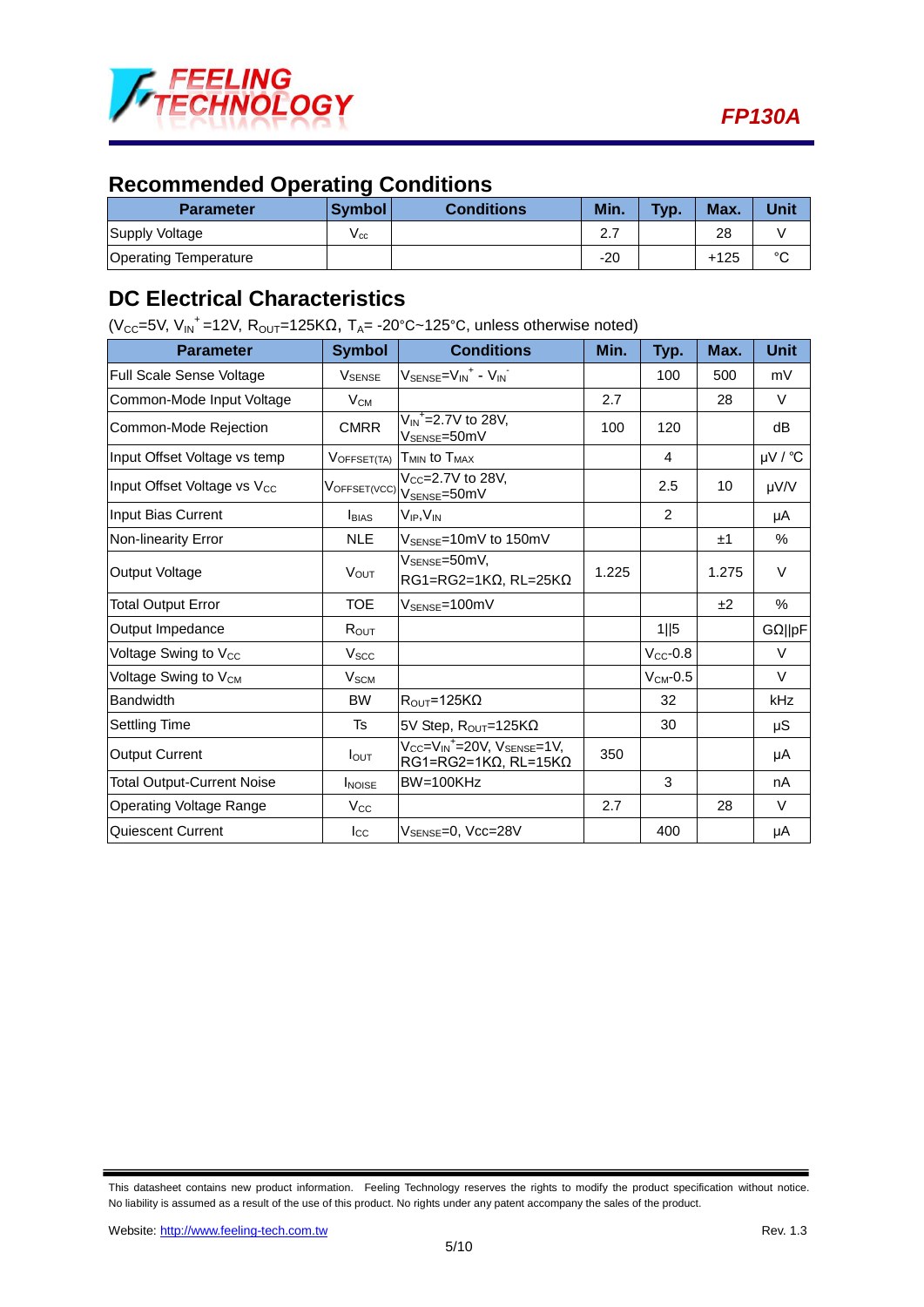



# **Typical Operating Characteristics**

 $(V_{CC}=5V, V_{IN}=12V, T_A=25^{\circ}C,$  unless otherwise noted)



This datasheet contains new product information. Feeling Technology reserves the rights to modify the product specification without notice. No liability is assumed as a result of the use of this product. No rights under any patent accompany the sales of the product.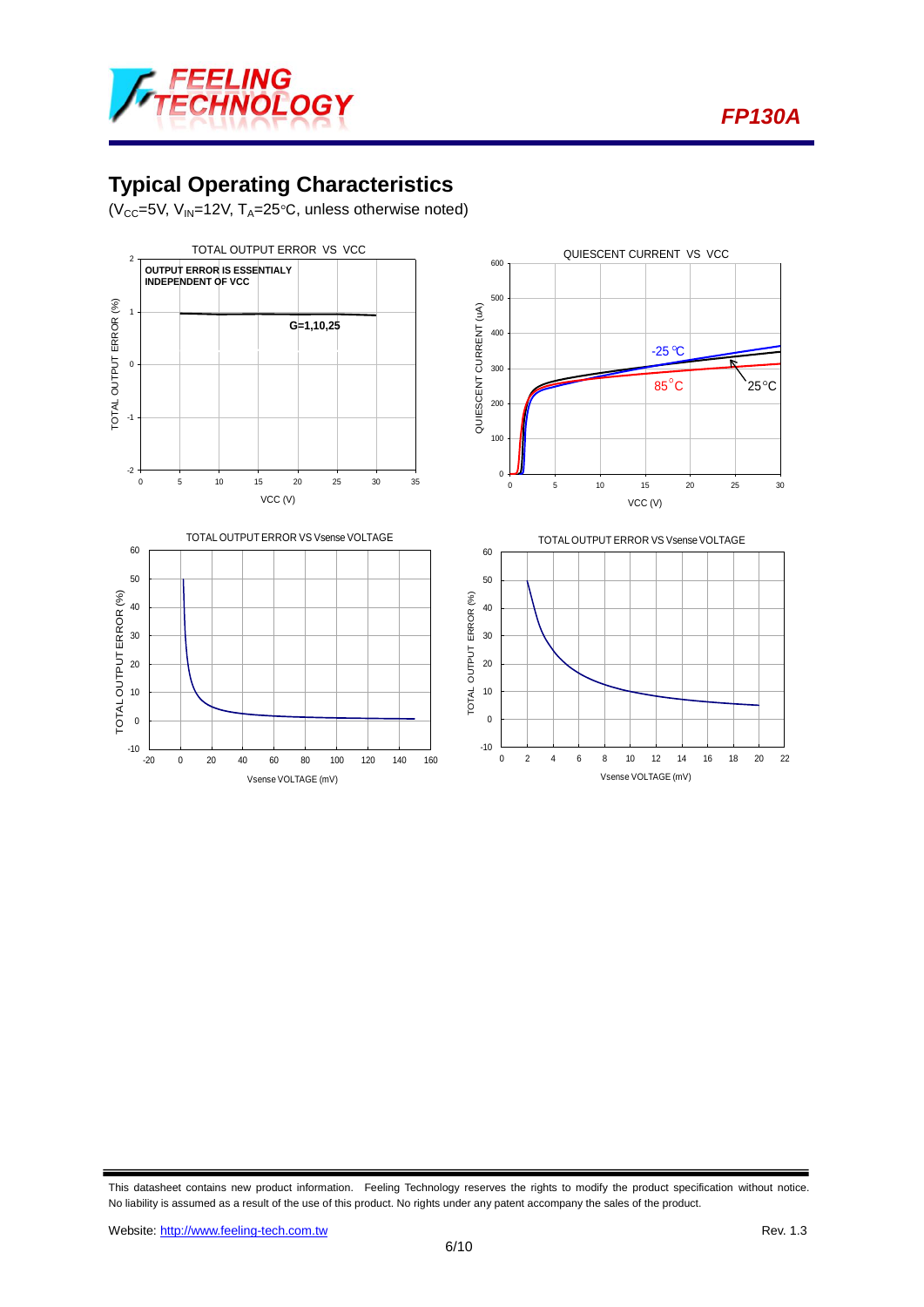

## *FP130A*



This datasheet contains new product information. Feeling Technology reserves the rights to modify the product specification without notice. No liability is assumed as a result of the use of this product. No rights under any patent accompany the sales of the product.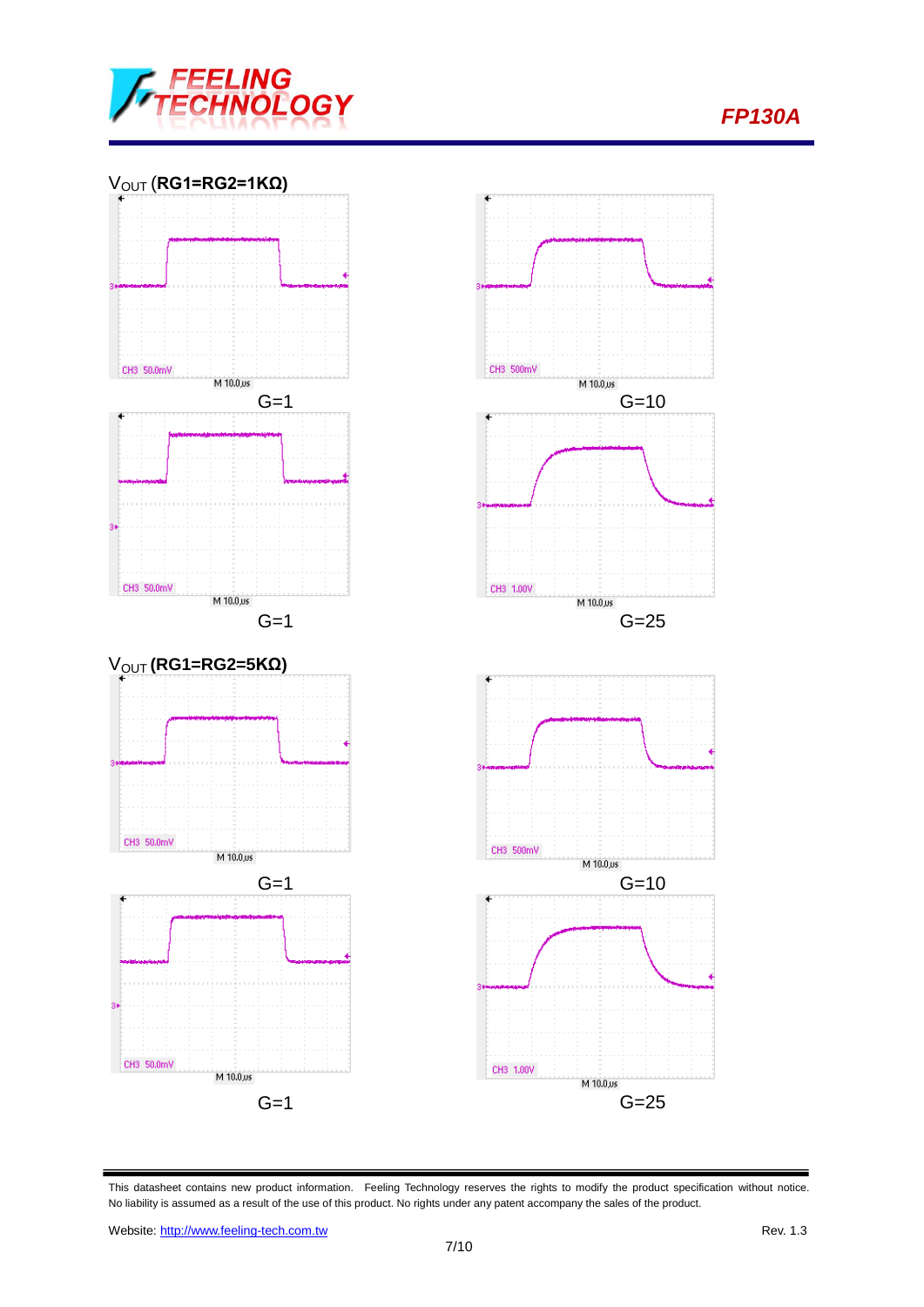

#### **Function Description**

Figure 1 shows the FP130A basic application circuit, the load current  $(I<sub>S</sub>)$  flows from power supply and generates a voltage difference  $(V_{IN}^+ \cdot V_{IN})$  at the sense resistor (R<sub>S</sub>). Assume internal NPN transistor collector current is same as emitter current  $(I<sub>O</sub>)$  and  $V<sub>IP</sub>$  is very close  $V<sub>IN</sub>$ , the FP130A transfer function is:

$$
I_{\rm O} = \frac{V_{\rm IN}^+ - V_{\rm IN}^-}{\rm RG1} \quad \text{--- (1)}
$$

In the circuit of Figure 1, the  $(V_{IN}^+ - V_{IN})$ , is equal to  $I_S \times R_S$  and the output voltage (OUT) is equal to  $I_0$  x R<sub>L</sub>. The final transfer function for rail current measurement in this application is:





**Figure 1 Current Measurement Circuit** 

#### **Note:**

- 1. The minimum operating voltages of  $V_{CC}$ ,  $V_{IP}$  and  $V_{IN}$  are 2.7V. If these supply voltages are lower than 2.7V, the transfer function at output of FP130A is no longer applicable.
- 2. Do not force a  $V_{IN}$  voltage larger than  $V_{IP}+15V$ . This condition would generate a leakage current and an incorrect voltage at FP130A output.
- 3. The voltage difference between VIP and VIN is under 20mV, the output error is bigger (see page6). It isn't recommended to design in this condition. The output error also increases when the Gain is increased.

This datasheet contains new product information. Feeling Technology reserves the rights to modify the product specification without notice. No liability is assumed as a result of the use of this product. No rights under any patent accompany the sales of the product.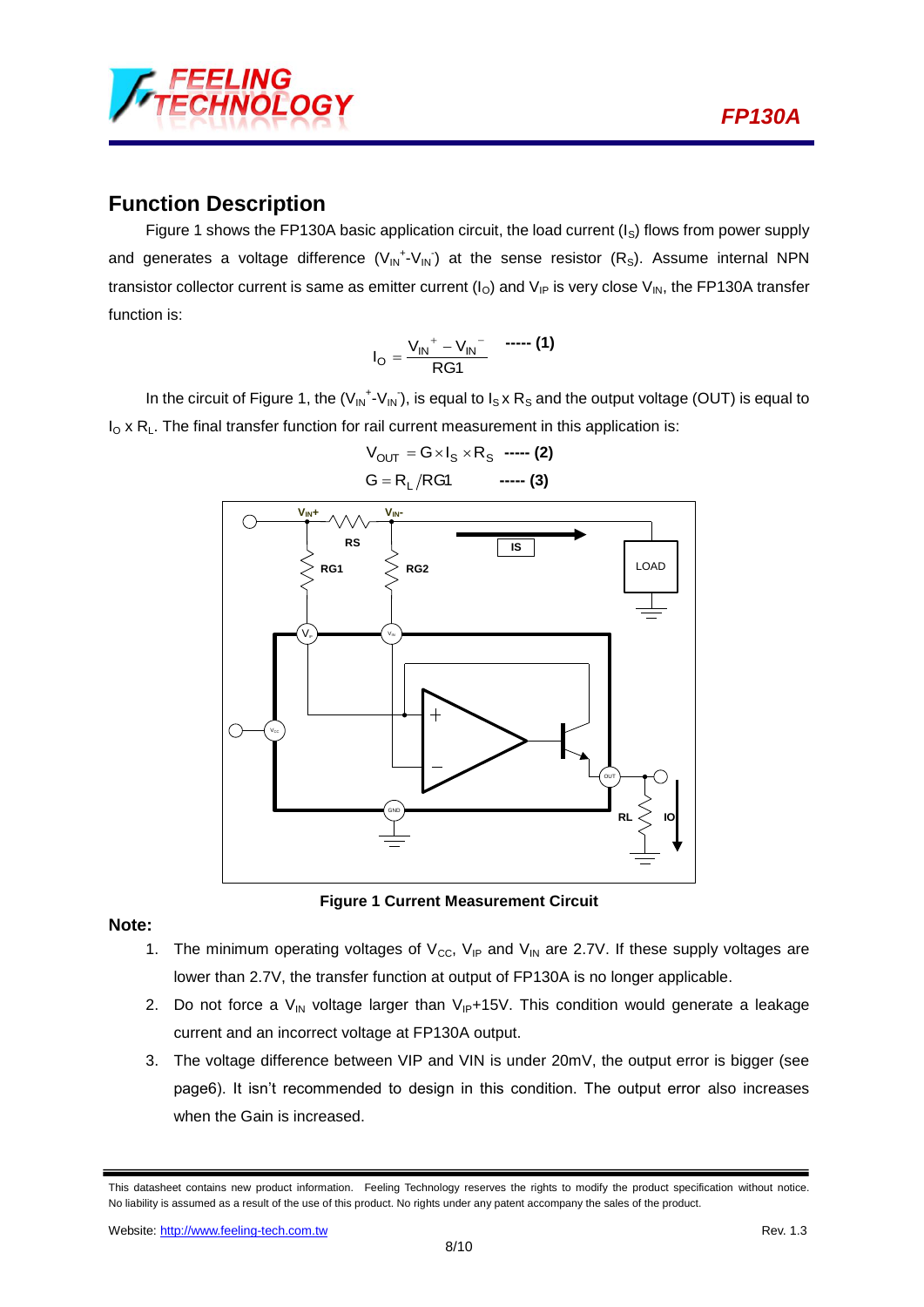



RS Figure 2 shows a simple method to delay the converting time. When a transient voltage happens at sense resistor  $(R<sub>S</sub>)$ , the IC would change sourcing current  $(I<sub>O</sub>)$  to the output and generate a voltage change at the output. The RC circuit will delay a time during output change.

**Figure 2 Output R-C Delay Circuit**



**Figure 3 Comparator Detection Circuit** 

Figure 3 shows a detection circuit using 1.25V reference regulator and comparator.

At initial, the non-inverting input of the comparator which is connected to the 1.25V regulator is higher than inverting input. The comparator's output signal is high. Once the IC output voltage is higher than 1.25V, the comparator's output will change to low.

This datasheet contains new product information. Feeling Technology reserves the rights to modify the product specification without notice. No liability is assumed as a result of the use of this product. No rights under any patent accompany the sales of the product.